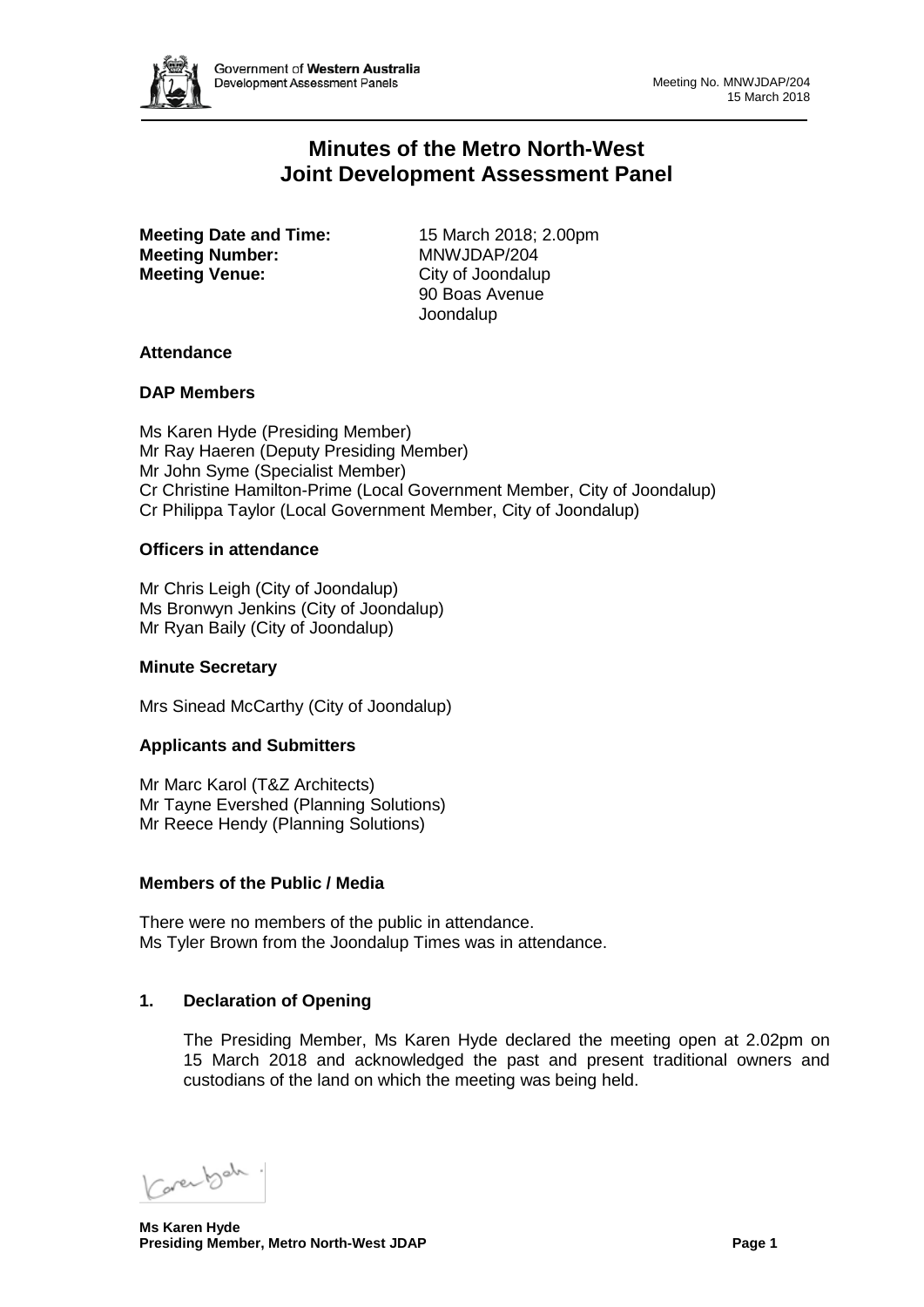

The Presiding Member announced the meeting would be run in accordance with the DAP Standing Orders 2017 under the *Planning and Development (Development Assessment Panels) Regulations 2011*.

The Presiding Member advised that the meeting is being audio recorded in accordance with Section 5.16 of the DAP Standing Orders 2017; No Recording of Meeting, which states: *'A person must not use any electronic, visual or audio recording device or instrument to record the proceedings of the DAP meeting unless the Presiding Member has given permission to do so.'* The Presiding Member granted permission for the minute taker to record proceedings for the purpose of the minutes only.

### **2. Apologies**

Nil.

### **3. Members on Leave of Absence**

Nil.

### **4. Noting of Minutes**

The Minutes of Metro North-West JDAP meeting No. 2013 held on 7 March 2018 were not available at time of Agenda preparation.

## **5. Declaration of Due Consideration**

All members declared that they had duly considered the documents.

### **6. Disclosure of Interests**

Nil.

## **7. Deputations and Presentations**

**7.1** Mr Tayne Evershed (Planning Solutions) and Mr Marc Karol (T&Z Architects) addressed the DAP in support of the application at Item 8.1.

## **8. Form 1 – Responsible Authority Reports – DAP Application**

**8.1** Property Location: Lot 11581 (9) Harvest Loop, Edgewater Application Details: 128 Bed Residential Aged Care Facility Applicant: Marc Karol – T&Z Architects<br>
Mr David Penny - McAuley Mr David Penny - McAuley Responsible authority: City of Joondalup<br>DAP File No: DAP/17/01336 DAP/17/01336

Carental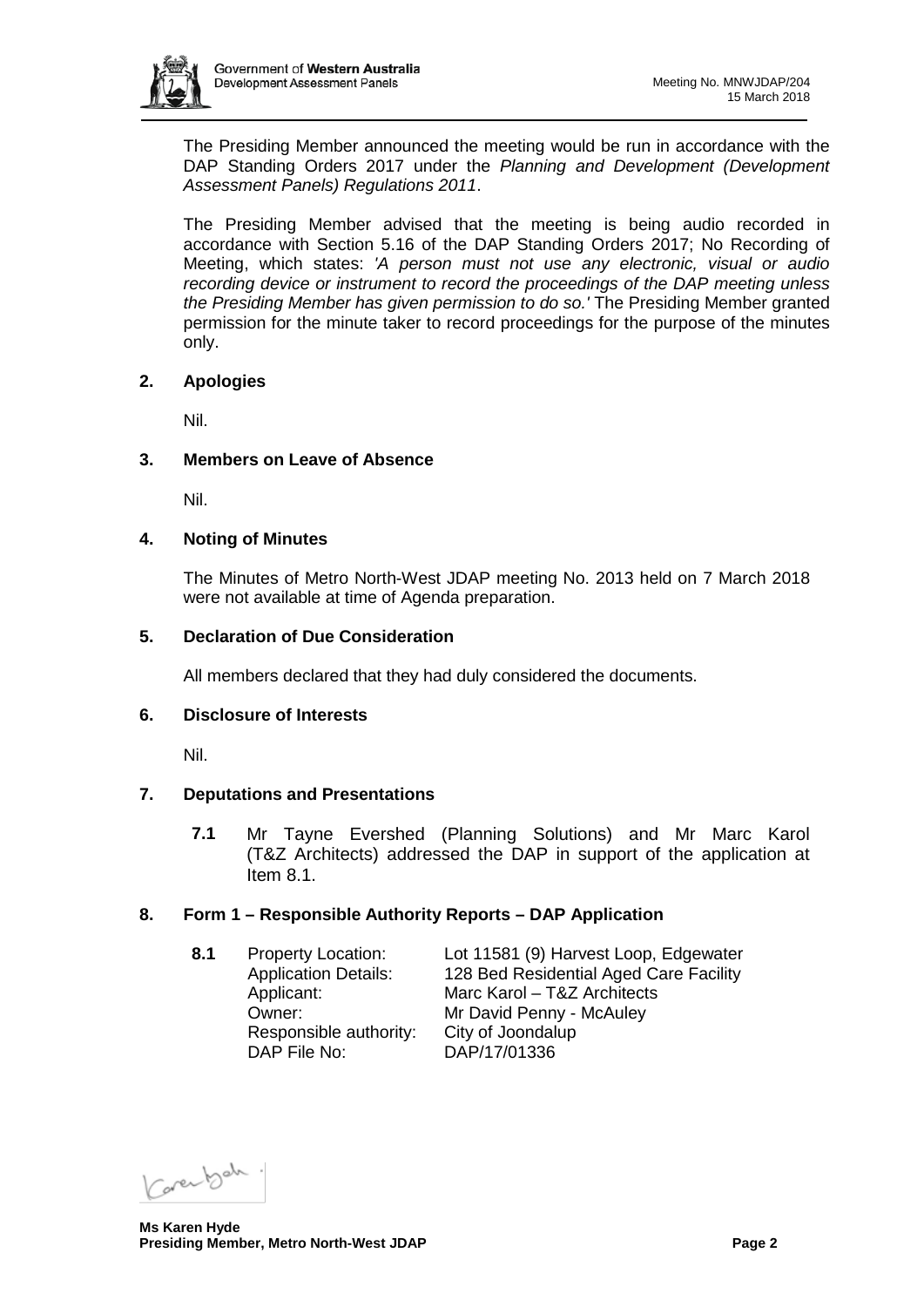

## **REPORT RECOMMENDATION**

**Moved by:** Cr Philippa Taylor **Seconded by:** Cr Christine Hamilton-Prime

That the Metro North-West JDAP resolves to:

1. **Approve** DAP Application reference DAP/17/01336 and accompanying plans SK11 revB, SK12 revB, SK21 rev B, SK22 revB, SK23 revA, SK51 rev B in accordance with Clause 68 of the *Planning and Development (Local Planning Schemes) Regulations 2015* and the provisions of the City of Joondalup *District Planning Scheme No. 2*, subject to the following conditions as follows:

## **Conditions**

- 1. This decision constitutes planning approval only and is valid for a period of two (2) years from the date of approval. If the subject development is not substantially commenced within the two year period, the approval shall lapse and be of no further effect.
- 2. This approval relates to the 'Nursing Home' (Residential Aged Care Facility) and associated works only as indicated on the approved plans. It does not relate to any other development on the lot.
- 3. A Construction Management Plan being submitted and approved prior to the commencement of development. The management plan shall detail how it is proposed to manage:
	- all forward works for the site:
	- the delivery of materials and equipment to the site;
	- the storage of materials and equipment on the site;
	- the parking arrangements for the contractors and subcontractors;
	- the management of dust during the construction process;
	- other matters likely to impact on the surrounding properties

and works shall be undertaken in accordance with the approved Construction Management Plan.

- 4. A refuse management plan indicating the method of rubbish collection is to be submitted prior to the commencement of development, and approved by the City prior to the development first being occupied.
- 5. All stormwater shall be collected on-site and disposed of in a manner acceptable to the City.
- 6. Any proposed building plant and equipment, including air conditioning units, piping, ducting, solar collectors and water tanks shall be located so as to minimise any visual and noise impact on surrounding landowners, and screened from view from the street, and where practicable from adjoining buildings. Details shall be submitted to and approved by the City prior to the commencement of development. Development shall be in accordance with these approved details.

Verenbah.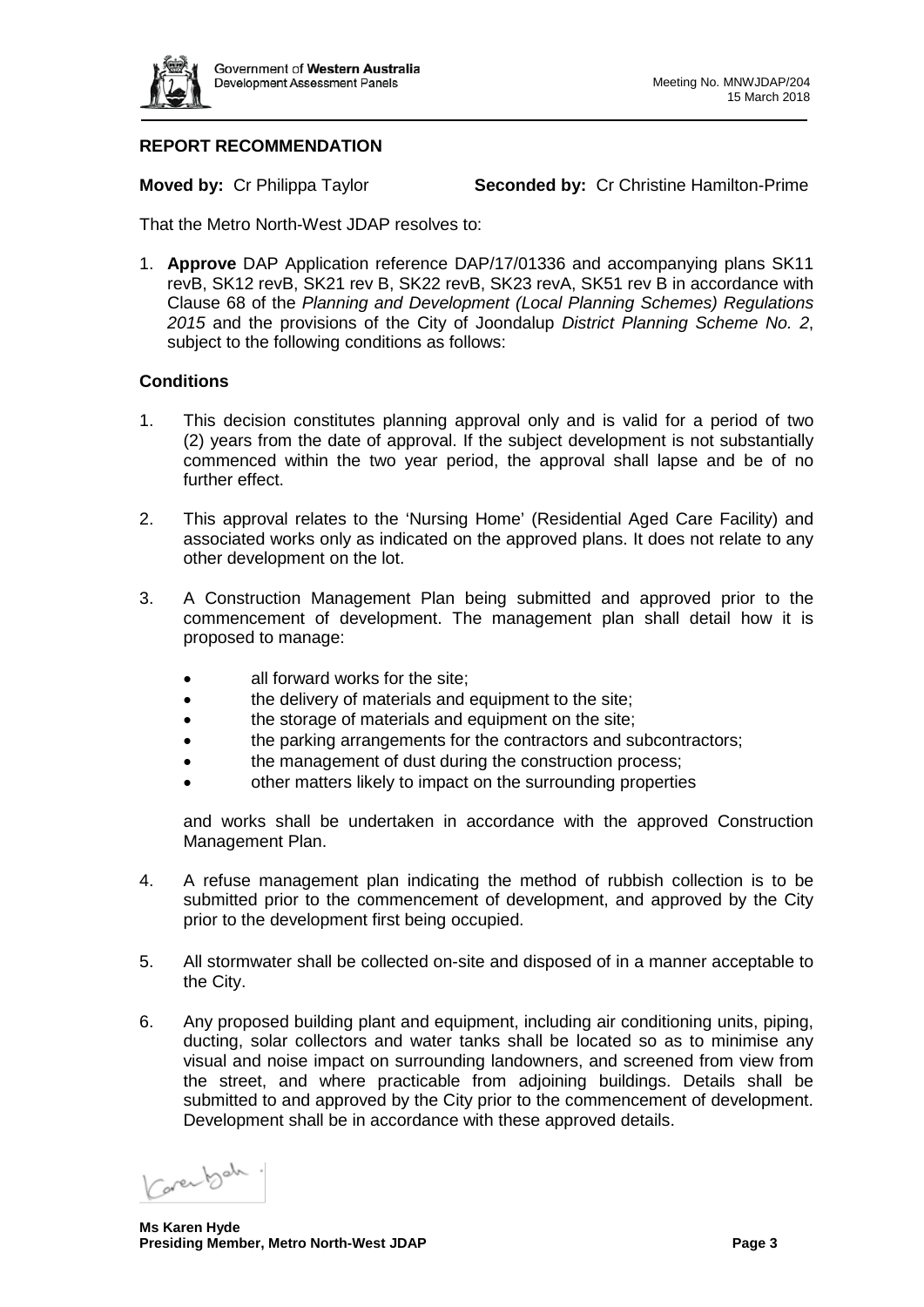

- 7. Any bicycle parking facilities provided should be designed in accordance with the Australian Standard for Off-street Car parking – Bicycles (AS2890.3-1993) prior to the development first being occupied.
- 8. The external surface of the development, including roofing, shall be finished in materials and colours that have low reflective characteristics, to the satisfaction of the City. The external surfaces shall be treated to the satisfaction of the City if it is determined by the City that glare from the completed development has a significant adverse effect on the amenity of adjoining or nearby neighbours.
- 9. All development shall be contained within the property boundaries.
- 10. A full schedule of colours and materials for all exterior parts of the development (including retaining walls) shall be submitted and approved prior to the commencement of development. Development shall be in accordance with the approved schedule and all external materials and finishes shall be maintained to a high standard, including being free of vandalism, to the satisfaction of the City.
- 11. All external walls and retaining walls of the development shall be of a clean finish, and shall at all times be maintained to a high standard, including being free of vandalism, to the satisfaction of the City.
- 12. The applicant shall remove the existing crossovers (as depicted on the approved plans), make good the verge, and reinstate the footpaths to the specifications and satisfaction of the City, prior to occupation.
- 13. The car parking area located adjacent to Pioneer Drive shall be used for staff parking only and shall be permanently marked and set aside as such.
- 14. The car parking bays, driveways and access points shown on the approved plans are to be designed, constructed, drained and marked in accordance with the Australian Standard for Off-street Car Parking (AS/NZS2890.1 2004), Off-street Parking for People with Disabilities (AS/NZS2890.6 2009) and Off-street Commercial Vehicle Facilities (AS2890.2:2002), prior to the occupation of the development. These bays are to be thereafter maintained to the satisfaction of the City.
- 15. Lighting shall be installed along all driveways and pedestrian pathways and in all common service areas prior to the development first being occupied, to the satisfaction of the City.
- 16. A signage strategy shall be submitted to and approved by the City prior to the occupation of the development. All signage shall be installed in accordance with the approved strategy.
- 17. The car parking area shall be provided with one shade tree for every four car bays prior to the development first being occupied. The trees shall be located within tree wells protected from damage by vehicles and maintained to the satisfaction of the City.
- 18. Detailed landscaping plans shall be submitted to and approved by the City prior to the commencement of development. These landscaping plans are to indicate the<br>
Context behavior in the commencement of development. These landscaping plans are to indicate the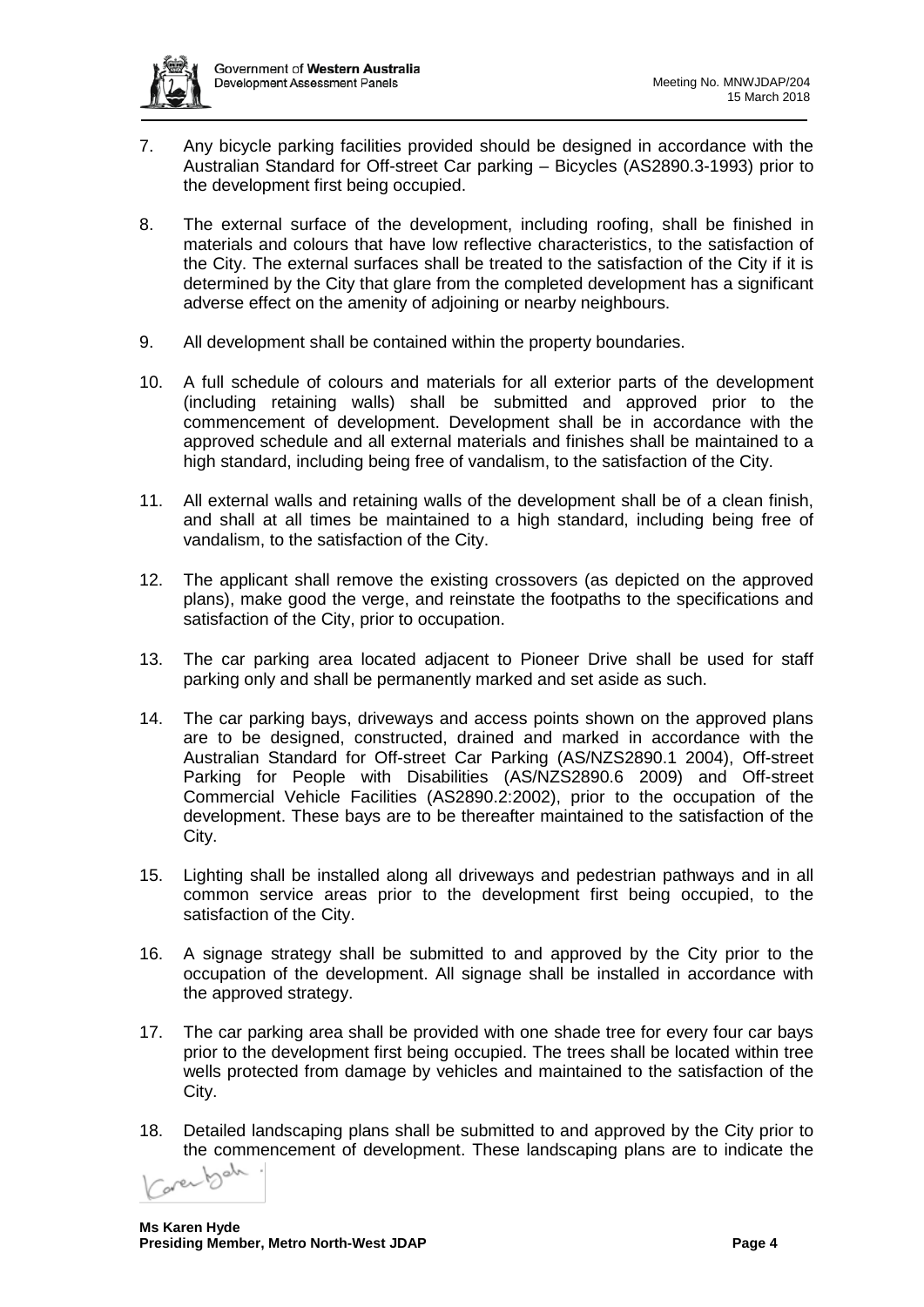

proposed landscaping treatment(s) of the subject site and the adjoining Endeavour Road verge area, and shall:

- Be drawn at an appropriate scale of either 1:100, 1:200 or 1:500;
- Provide all details relating to paving, treatment of verges and tree planting in the car park;
- Show spot levels and/or contours of the site;
- Indicate any existing vegetation to be retained and the proposed manner in which this will be managed;
- Be based on water sensitive urban design principles to the satisfaction of the City;
- Be based on Designing out Crime principles to the satisfaction of the City;
- Show all irrigation design details;
- Provide landscaping that discourages the parking of vehicles within the Pioneer Drive and Harvest Loop verge; and
- Provide sufficient screening of the transformer as viewed from Harvest Loop.
- 19. Landscaping and reticulation shall be established in accordance with the approved landscaping plans, Australian Standards and best trade practice prior to the development first being occupied and thereafter maintained to the satisfaction of the City.

### **Advice Notes**

- 1. Further to condition 2, the City of Joondalup District Planning Scheme No. 2 defines 'Nursing Home' as premises in which persons who do not require constant medical attention are received as patients and lodged for the purposes of medical supervision and nursing care.
- 2. Further to condition 18, the applicant is advised that verge treatments are required to comply with the City's Street Verge Guidelines. A copy of the Guidelines can be obtained at<http://www.joondalup.wa.gov.au/Live/Streetscapes.aspx>
- 3. Any existing footpath and kerbing shall be retained and protected during construction of the development and shall not be removed or altered for the purposes of a vehicle crossover. Should the footpath/kerb be damaged during the construction of the development, it shall be reinstated to the satisfaction of the City.
- 4. The applicant/land owner is advised that food is to be provided in accordance with the *Food Act 2008*. The applicant is encouraged to ensure plans of food handling and storage areas are provided to the City for comment prior to lodging for a building permit. For further information please contact Health & Environmental Services on 9400 4933.
- 5. The applicant is advised that bin storage areas must incorporate wash-down facilities and be in accordance with the City's *Health Local Law 1999*. The minimum specification includes a concrete floor graded to a floor waste that is connected to sewer and a hose cock.

Verenbah.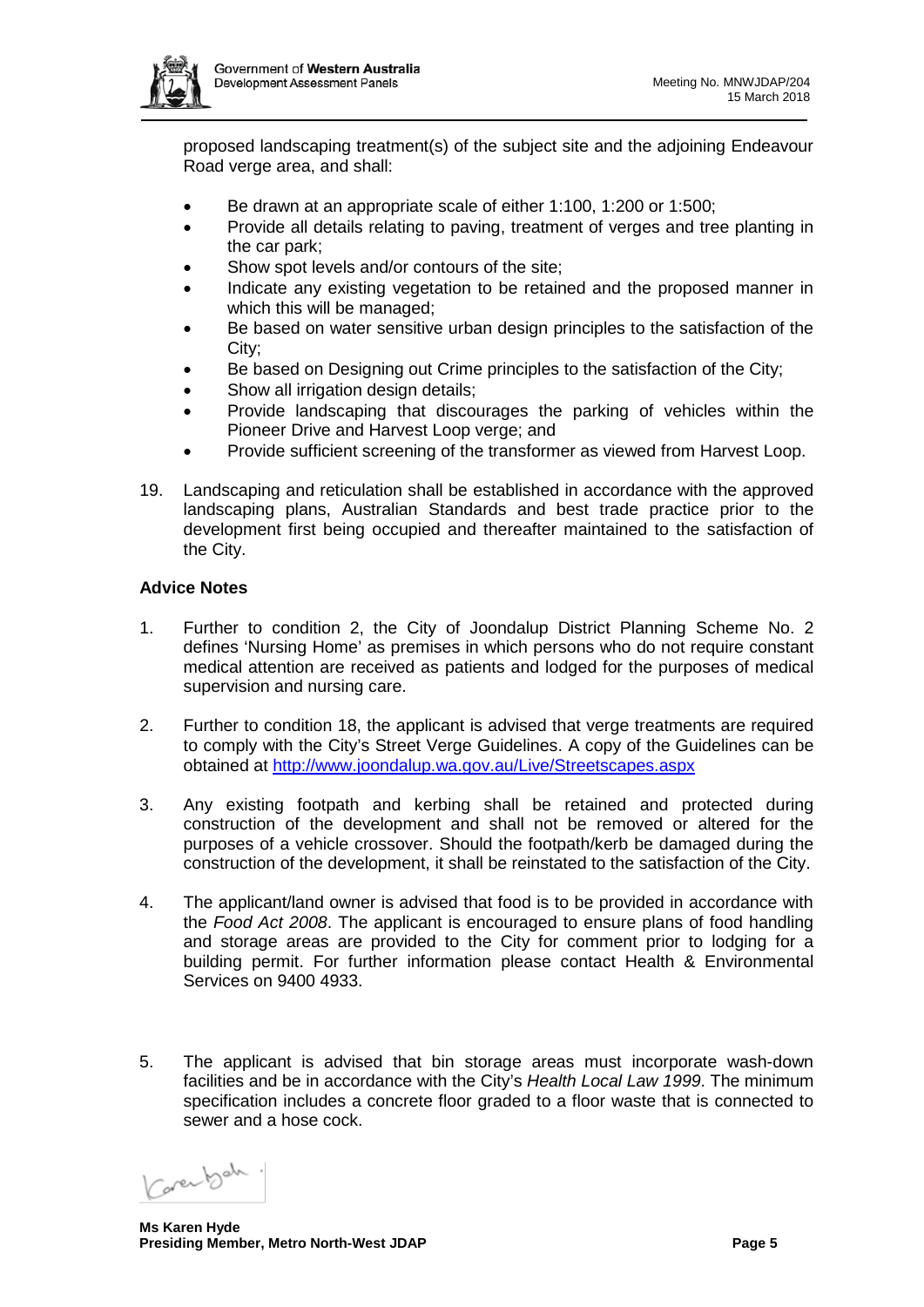

## **AMENDING MOTION**

**Moved by:** Mr John Syme **Seconded by:** Ms Karen Hyde

The deletion of dot point 8 of Condition 18 in the Recommendation.

• Provide landscaping that discourages the parking of vehicles within the Pioneer Drive and Harvest Loop verge;

### **REASON: The Applicant needs to have ability to landscape this development in a way that suits the economics and aesthetics of the development.**

## **The Amending Motion was put and LOST (2 / 3).**

For: Mr John Syme and Ms Karen Hyde. Against: Cr Philippa Taylor, Cr Christine Hamilton-Prime and Mr Ray Haeren.

### **AMENDING MOTION**

**Moved by:** Ms Karen Hyde **Seconded by:** Mr John Syme

To delete the words "Endeavour Road" and insert "Harvest Loop and Pioneer Drive" in Condition 18.

18. Detailed landscaping plans shall be submitted to and approved by the City prior to the commencement of development. These landscaping plans are to indicate the proposed landscaping treatment(s) of the subject site and the adjoining Harvest Loop and Pioneer Drive verge area, and shall:

## **REASON: To correct a typographical error in Condition18 of the Recommendation.**

### **The Amending Motion was put and CARRIED UNANIMOUSLY.**

### **REPORT RECOMMENDATION (AS AMENDED)**

That the Metro North-West JDAP resolves to:

1. **Approve** DAP Application reference DAP/17/01336 and accompanying plans SK11 revB, SK12 revB, SK21 rev B, SK22 revB, SK23 revA, SK51 rev B in accordance with Clause 68 of the *Planning and Development (Local Planning Schemes) Regulations 2015* and the provisions of the City of Joondalup *District Planning Scheme No. 2*, subject to the following conditions as follows:

## **Conditions**

1. This decision constitutes planning approval only and is valid for a period of two (2) years from the date of approval. If the subject development is not substantially commenced within the two year period, the approval shall lapse and be of no

further effect.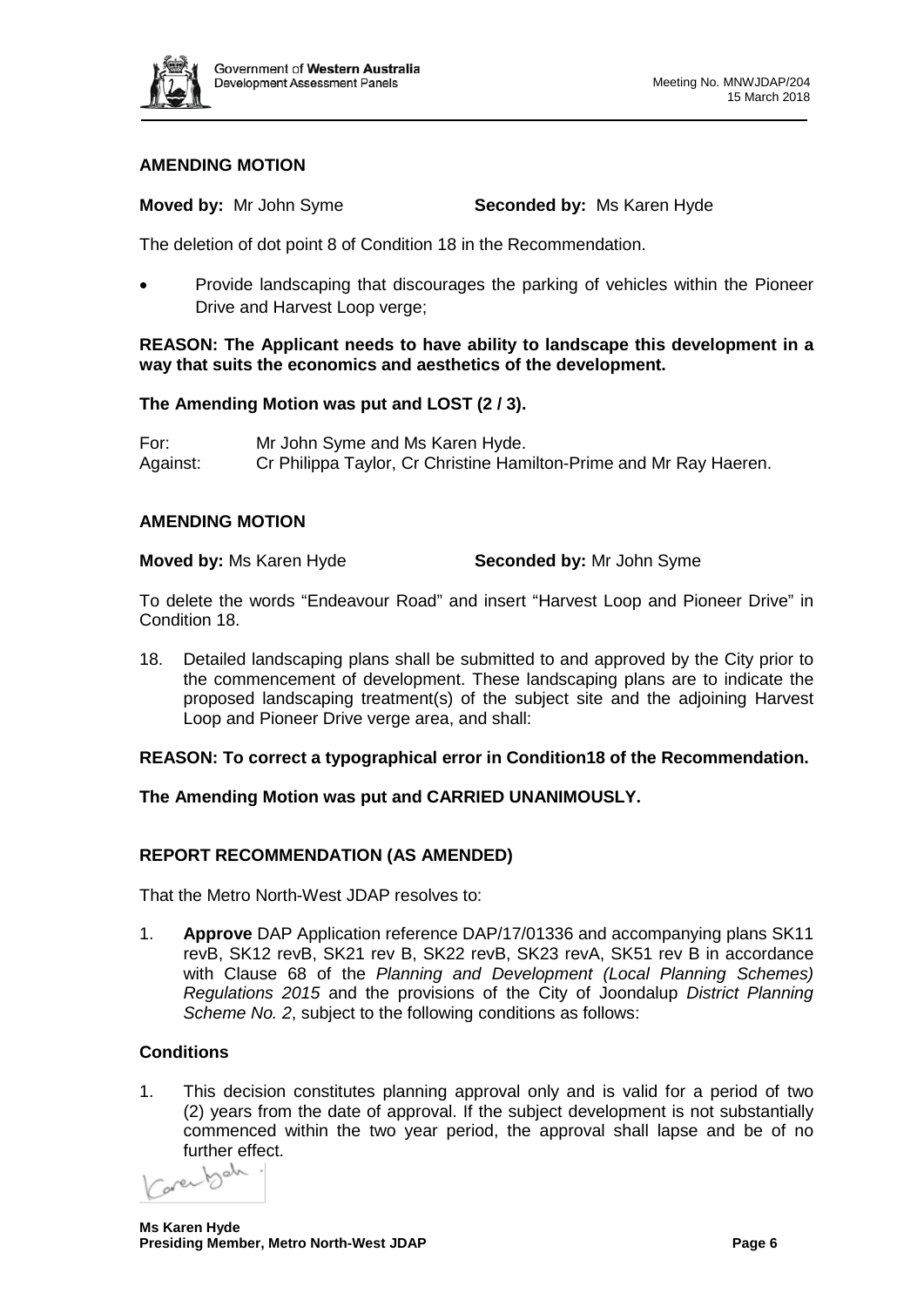

- 2. This approval relates to the 'Nursing Home' (Residential Aged Care Facility) and associated works only as indicated on the approved plans. It does not relate to any other development on the lot.
- 3. A Construction Management Plan being submitted and approved prior to the commencement of development. The management plan shall detail how it is proposed to manage:
	- all forward works for the site:
	- the delivery of materials and equipment to the site;
	- the storage of materials and equipment on the site;
	- the parking arrangements for the contractors and subcontractors;
	- the management of dust during the construction process;
	- other matters likely to impact on the surrounding properties

and works shall be undertaken in accordance with the approved Construction Management Plan.

- 4. A refuse management plan indicating the method of rubbish collection is to be submitted prior to the commencement of development, and approved by the City prior to the development first being occupied.
- 5. All stormwater shall be collected on-site and disposed of in a manner acceptable to the City.
- 6. Any proposed building plant and equipment, including air conditioning units, piping, ducting, solar collectors and water tanks shall be located so as to minimise any visual and noise impact on surrounding landowners, and screened from view from the street, and where practicable from adjoining buildings. Details shall be submitted to and approved by the City prior to the commencement of development. Development shall be in accordance with these approved details.
- 7. Any bicycle parking facilities provided should be designed in accordance with the Australian Standard for Off-street Car parking – Bicycles (AS2890.3-1993) prior to the development first being occupied.
- 8. The external surface of the development, including roofing, shall be finished in materials and colours that have low reflective characteristics, to the satisfaction of the City. The external surfaces shall be treated to the satisfaction of the City if it is determined by the City that glare from the completed development has a significant adverse effect on the amenity of adjoining or nearby neighbours.
- 9. All development shall be contained within the property boundaries.
- 10. A full schedule of colours and materials for all exterior parts of the development (including retaining walls) shall be submitted and approved prior to the commencement of development. Development shall be in accordance with the approved schedule and all external materials and finishes shall be maintained to a high standard, including being free of vandalism, to the satisfaction of the City.

Varenbah.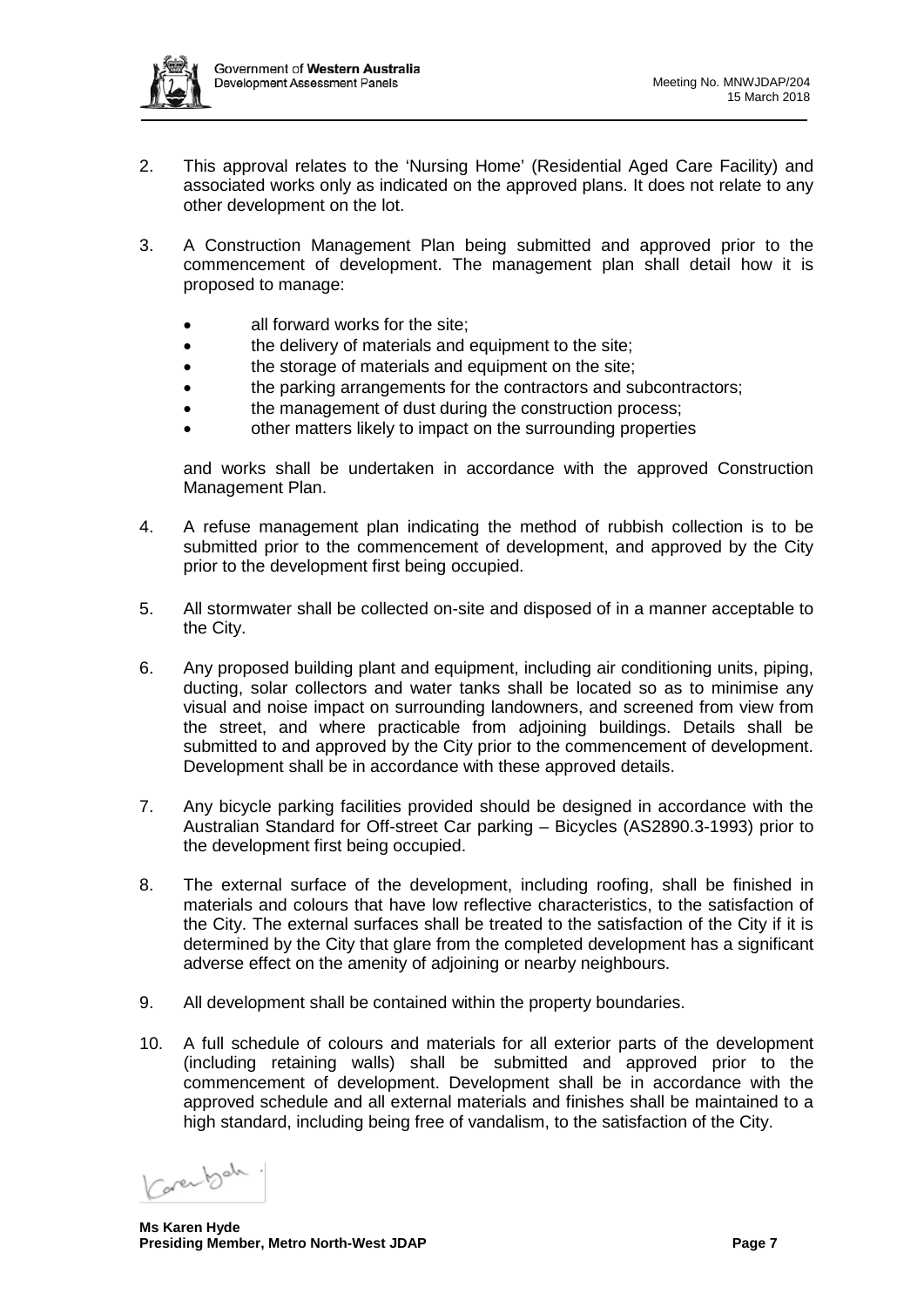

- 11. All external walls and retaining walls of the development shall be of a clean finish, and shall at all times be maintained to a high standard, including being free of vandalism, to the satisfaction of the City.
- 12. The applicant shall remove the existing crossovers (as depicted on the approved plans), make good the verge, and reinstate the footpaths to the specifications and satisfaction of the City, prior to occupation.
- 13. The car parking area located adjacent to Pioneer Drive shall be used for staff parking only and shall be permanently marked and set aside as such.
- 14. The car parking bays, driveways and access points shown on the approved plans are to be designed, constructed, drained and marked in accordance with the Australian Standard for Off-street Car Parking (AS/NZS2890.1 2004), Off-street Parking for People with Disabilities (AS/NZS2890.6 2009) and Off-street Commercial Vehicle Facilities (AS2890.2:2002), prior to the occupation of the development. These bays are to be thereafter maintained to the satisfaction of the City.
- 15. Lighting shall be installed along all driveways and pedestrian pathways and in all common service areas prior to the development first being occupied, to the satisfaction of the City.
- 16. A signage strategy shall be submitted to and approved by the City prior to the occupation of the development. All signage shall be installed in accordance with the approved strategy.
- 17. The car parking area shall be provided with one shade tree for every four car bays prior to the development first being occupied. The trees shall be located within tree wells protected from damage by vehicles and maintained to the satisfaction of the City.
- 18. Detailed landscaping plans shall be submitted to and approved by the City prior to the commencement of development. These landscaping plans are to indicate the proposed landscaping treatment(s) of the subject site and the adjoining Harvest Loop and Pioneer Drive verge area, and shall:
	- Be drawn at an appropriate scale of either 1:100, 1:200 or 1:500;
	- Provide all details relating to paving, treatment of verges and tree planting in the car park;
	- Show spot levels and/or contours of the site;
	- Indicate any existing vegetation to be retained and the proposed manner in which this will be managed;
	- Be based on water sensitive urban design principles to the satisfaction of the City;
	- Be based on Designing out Crime principles to the satisfaction of the City;
	- Show all irrigation design details;
	- Provide landscaping that discourages the parking of vehicles within the Pioneer Drive and Harvest Loop verge; and
	- Provide sufficient screening of the transformer as viewed from Harvest Loop.

Carentode.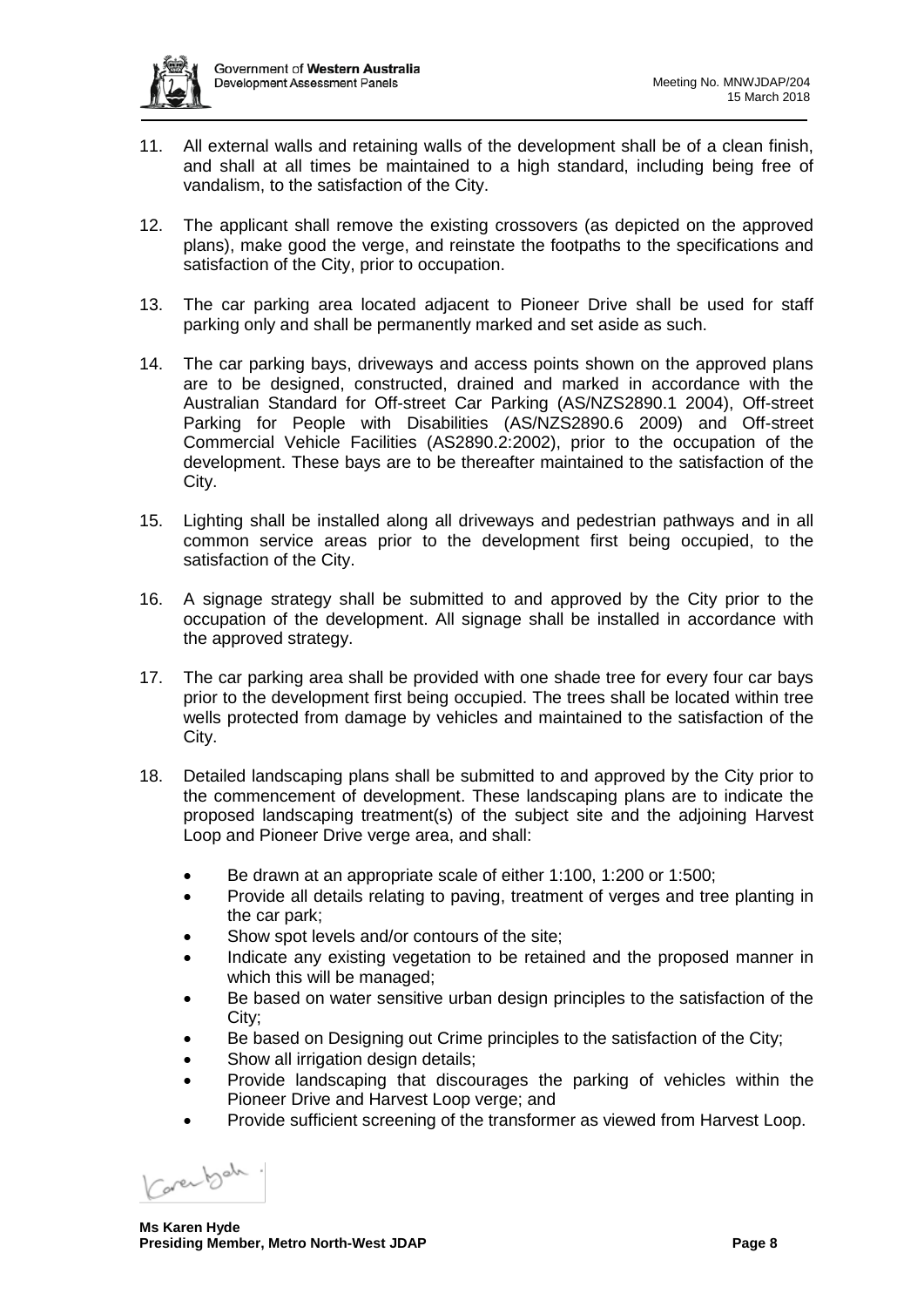

19. Landscaping and reticulation shall be established in accordance with the approved landscaping plans, Australian Standards and best trade practice prior to the development first being occupied and thereafter maintained to the satisfaction of the City.

## **Advice Notes**

- 1. Further to condition 2, the City of Joondalup District Planning Scheme No. 2 defines 'Nursing Home' as premises in which persons who do not require constant medical attention are received as patients and lodged for the purposes of medical supervision and nursing care.
- 2. Further to condition 18, the applicant is advised that verge treatments are required to comply with the City's Street Verge Guidelines. A copy of the Guidelines can be obtained at<http://www.joondalup.wa.gov.au/Live/Streetscapes.aspx>
- 3. Any existing footpath and kerbing shall be retained and protected during construction of the development and shall not be removed or altered for the purposes of a vehicle crossover. Should the footpath/kerb be damaged during the construction of the development, it shall be reinstated to the satisfaction of the City.
- 4. The applicant/land owner is advised that food is to be provided in accordance with the *Food Act 2008*. The applicant is encouraged to ensure plans of food handling and storage areas are provided to the City for comment prior to lodging for a building permit. For further information please contact Health & Environmental Services on 9400 4933
- 5. The applicant is advised that bin storage areas must incorporate wash-down facilities and be in accordance with the City's *Health Local Law 1999*. The minimum specification includes a concrete floor graded to a floor waste that is connected to sewer and a hose cock.

**The Report Recommendation (as amended) was put and CARRIED UNANIMOUSLY.**

**9. Form 2 – Responsible Authority Reports – Amending or cancelling DAP development approval**

Nil.

## **10. Appeals to the State Administrative Tribunal**

The Presiding Member provided an update on the following SAT applications:

• City of Joondalup - DR6/2018, Lots 7 (22), 8 (24) and 9 (26) Monkhouse Way & Lots 5 (4) and 6 (2) Banks Avenue, Hillarys - Mixed Use Development (Medical Centre, Office, Restaurant, Recreation Centre and Child Care Centre)

Carenbeh.